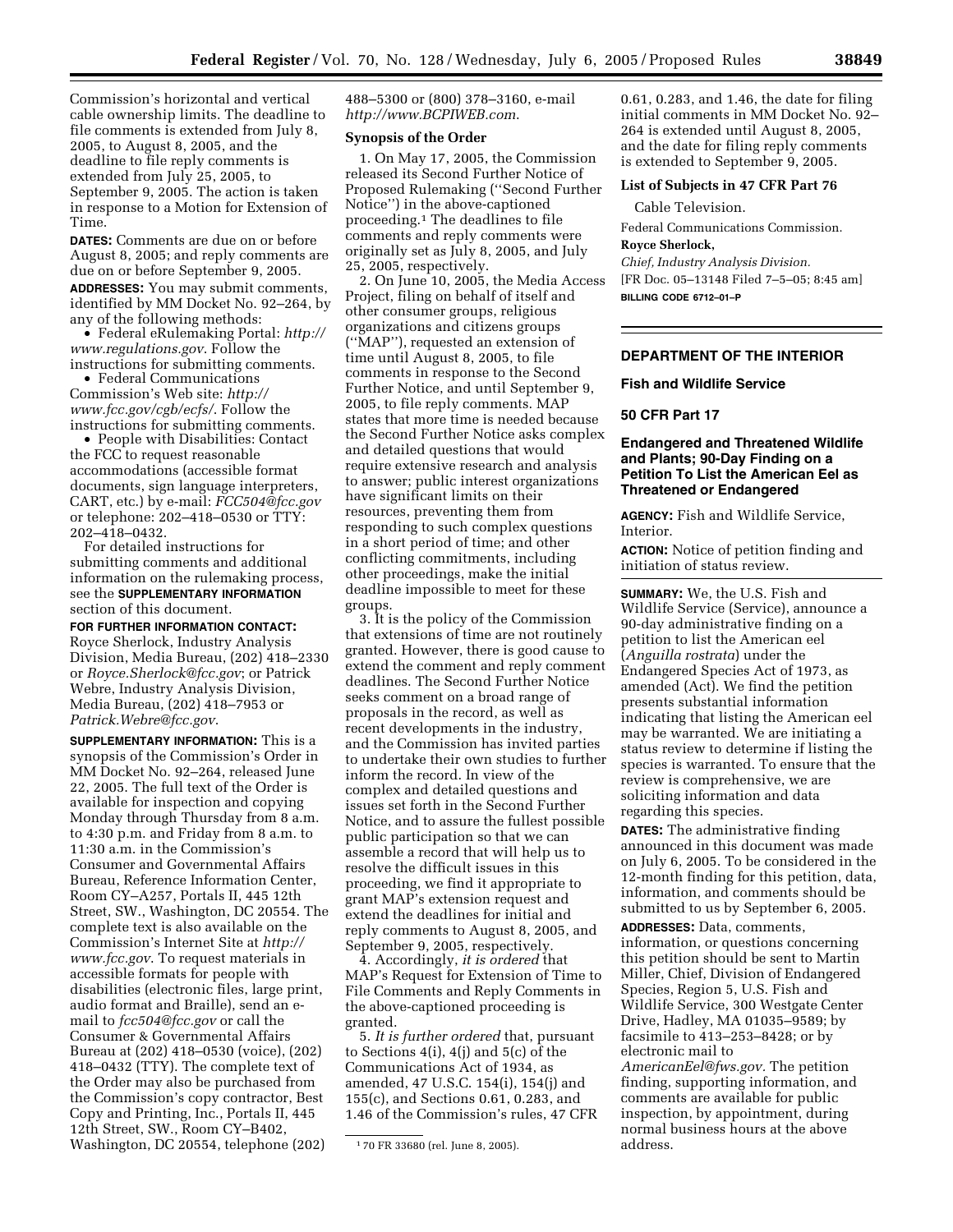**FOR FURTHER INFORMATION CONTACT:** Heather Bell, at the above address (telephone 413–253–8645; facsimile 413–253–8428). Persons who use a telecommunications device for the deaf (TDD) may call the Federal Information Relay Service (FIRS) at 800–877–8339, 24 hours a day, 7 days a week. **SUPPLEMENTARY INFORMATION:** 

# **Background**

Section 4(b)(3)(A) of the Act requires that we make a finding on whether a petition to list, delist, or reclassify a species presents substantial information to indicate that the petitioned action may be warranted. To the maximum extent practicable, this finding is to be made within 90 days of receipt of the petition, and the finding is to be published promptly in the **Federal Register**.

This finding summarizes information included in the petition and information available to us at the time of the petition review. Our review of a 90-day finding under section 4(b)(3)(A) of the Act and section 424.14(b) of our regulations is limited to a determination of whether the information in the petition meets the ''substantial information'' threshold. Our standard for substantial information with regard to a 90-day listing petition finding is ''that amount of information that would lead a reasonable person to believe that the measure proposed in the petition may be warranted'' (50 CFR 424.14(b)).

We have to satisfy the Act's requirement that we use the best available science to make our decisions. However, we do not conduct additional research at this point, nor do we subject the petition to rigorous critical review. Rather, at the 90-day finding stage, we accept the petitioner's sources and characterizations of the information, to the extent that they appear to be based on accepted scientific principles (such as citing published and peer reviewed articles, or studies done in accordance with valid methodologies), unless we have specific information to the contrary. Our finding considers whether the petition states a reasonable case for listing on its face. Thus, our 90-day finding expresses no view as to the ultimate issue of whether the species should be listed.

On November 18, 2004, the Service and the National Oceanic and Atmospheric Administration (NOAA Fisheries) received a petition, dated November 12, 2004, from Timothy A. Watts and Douglas H. Watts, requesting that the Service and NOAA Fisheries list the American eel as an endangered species under the Act. The petition contained detailed information on the

natural history of the American eel, its cultural use, population status, and existing threats to the species. Threats discussed in the petition included destruction and modification of habitat, overutilization, inadequacy of existing regulatory mechanisms, and other natural and manmade factors such as contaminants and hydroelectric turbines. The petition did not address potential threats caused by disease or predation. In response to the petitioners' request to list the American eel, the Service, as administrative lead for the species, sent a letter to the petitioners dated December 13, 2004, explaining that the Service, in coordination with NOAA Fisheries, would review the petition and determine whether or not the petition presents substantial information indicating that listing the American eel may be warranted. Jurisdiction for the American eel is jointly held by the Service and NOAA Fisheries, with the Service having administrative lead for processing this petition and working closely with NOAA Fisheries during the process.

Accompanying the petition, and incorporated by reference into the petition, is the Atlantic States Marine Fisheries Commission's (ASMFC) Interstate Fishery Management Plan for American Eel (2000). The ASMFC is an Interstate Compact of the 15 Atlantic Coast States (Maine to Florida) charged with managing interstate fisheries resources of the Atlantic Coast. The Compact was approved by the Congress of the United States in 1942 in Public Law 77–539, and authority was further amended by Public Law 81–721 and the Atlantic Coastal Fisheries Cooperative Management Act (Pub. L. 103–206). The Interstate Fishery Management Plan for the American eel (Management Plan) was developed by ASMFC in response to declining stocks of American eel and had input from the public and commercial fishing industry, as well as considerable technical scrutiny from the scientific community. The Service and NOAA Fisheries were involved in producing the Management Plan for the American eel, as representatives to the ASMFC Eel Technical Committee charged with developing the Management Plan. State agencies and an academic institution were also involved in developing this document, and it was approved by the ASMFC board that consists of representatives from the 15 Atlantic Coast States.

The Management Plan provides a detailed description of the life history, habitat requirements, the commercial fishery, population status, and threats to the American eel. The goals of the Management Plan are to protect and

enhance the abundance of American eels in both inland and territorial waters within ASMFC's jurisdiction, and to provide for sustainable commercial, subsistence, and recreational fisheries by preventing overharvest of any eel life stage.

For this finding, the Service utilized the petition and the Management Plan, which was incorporated into the petition by reference, and other petition appendices and references. Because of the rigor and integrity of the Management Plan, and the significance to the American eel of the geographic area covered by the Management Plan (the Gulf Stream transports the majority of larval American eel to the Atlantic Coast States), the Service relied on the petition and Management Plan in determining that the petitioned action may be warranted.

The ASMFC announced in March of 2004 that it is developing an amendment to the Management Plan to address continued stock declines. As part of the amendment process it committed to conduct a benchmark stock assessment in 2005, and requested that the Service and NOAA Fisheries conduct a status review of the American eel. Per this request, the Service agreed in September 2004, prior to receiving the petition, to conduct a rangewide status review of the American eel in coordination with NOAA Fisheries and the ASMFC.

#### **Species Information**

American eel are a migratory fish species with multiple life stages that migrate from freshwater to the ocean to spawn (a life history strategy known as ''catadromy''). American eels require various habitats over their long-lifespan, including open oceans, large coastal tributaries, small freshwater streams, and lakes and ponds. They are opportunistic feeders at every level of the food chain. The North Atlantic is home to two recognized species of catadromous eel: the American eel and the European eel (*A. anguilla*). The range of the American eel includes western Atlantic drainages from Greenland to northern portions of South America, including most Caribbean Islands, the eastern Gulf of Mexico, and inland areas of the Mississippi River and the Great Lakes drainages. The majority of the American eel population is along the Atlantic seaboard of the United States. There is U.S. and international commercial harvest, limited subsistence use by Native Americans, and limited recreational interest in the American eel fishery.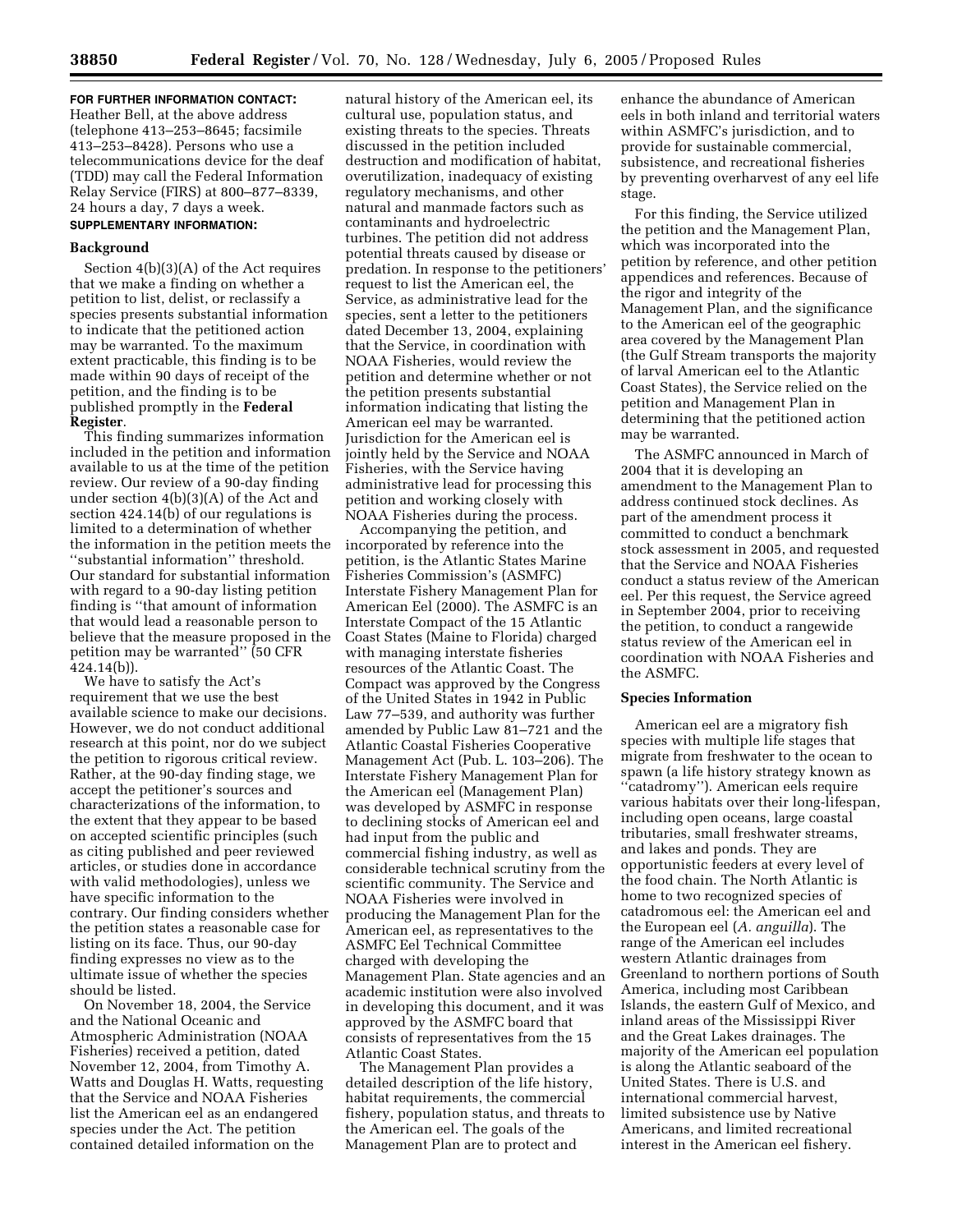# **Life History Characteristics**

# **Reproduction and Growth**

American eel eggs hatch in the Sargasso Sea, in the western Atlantic Ocean (for further description of the Sargasso Sea, see Habitat section below). The required environmental conditions for reproduction and the incubation period for the American eel are unknown (ASMFC 2000). The resulting larvae (leptocephali) drift in the upper 300 meters of the Gulf Stream for up to one year before reaching the North American continent (Kleckner and McCleave 1985, as in ASMFC 2000). At sea, perhaps at the edge of the continental shelf (Hardy 1978, as in ASMFC), the shape of the larvae dramatically changes as they metamorphose into miniature transparent glass eels (ASMFC 2000). American eel larvae may only be capable of undergoing metamorphosis during a specific window beginning after 6–8 months and remain capable for only 4–6 additional months (McCleave 1987, 1993, as in Castonguay *et al.* 1994b).

Glass eels actively migrate toward freshwater and ascend rivers during the winter and spring by drifting on flooding tides, holding position near the bottom on ebb tides, and actively swimming along the shore in estuaries above tidal influence (Facey and Van Den Avyle 1987; Barbin and Krueger 1994, as in ASMFC 2000). Migration to freshwater occurs earlier in the southern portion of the range and later in the northern portion (Helfman *et al.* 1984, McCleave and Kleckner 1982, as in ASMFC 2000), possibly due to the increased distance of northern areas from the Sargasso Sea.

Anadromous fish (*e.g.*, salmon and shad) spawn in freshwater but spend most of their lives at sea. As they mature, these fish usually return to their river of origin to repeat the cycle. Return rates and abundance are driven by prior spawning success, at sea survival, and environmental conditions. American eels are also highly migratory, but in the opposite direction. Adult eels migrate from freshwater to the ocean to spawn (catadromy). Since they are not returning to a home river, dispersion of juvenile ''glass'' eels back into freshwater is more likely dependant on environmental conditions, such as ocean and nearshore currents, river discharge rates, and temperature, as well as timing of larval metamorphosis (R. StPierre pers. comm. 2005).

Glass eels become elvers when they ascend into brackish or fresh water and become pigmented (McCleave and Kleckner 1982, as in ASMFC 2000).

Upstream migration may occur from May through October (Richkus and Whalen 1999, as in ASMFC 2000), peaking earlier in the southern and later in the northern portion of the range (Helfman *et al.* 1984, McCleave and Kleckner 1982, as in ASMFC 2000).

Elvers become yellow eels approximately 2 years after hatching and resemble the adult form. Yellow eels are usually yellow or green, and reach sizes up to about 11 in (28.0 cm) for males and 18 in (46 cm) for females (Hardy 1978, as in ASMFC 2000). The timing and duration of upstream migration is watershed specific, and upstream migration may occur in most months of the year (ASMFC 2000). The growth rates of yellow eels are variable, depending on latitudinal location (eels grow more slowly in the north than in the south) and habitat productivity (eels grow more slowly in freshwater than in estuarine areas because of the lack of productivity or nutrients in freshwater as compared to estuaries) (Richkus and Whalen 1999, as in ASMFC 2000).

The silver eel life stage, during which eels become sexually mature and begin their spawning migration, begins after 3, and up to 24 years as a yellow eel. Yellow eels, responding to some environmental or metabolic signal, begin to migrate downstream in the late summer or fall. As they proceed downstream, they transform into silver eels (Hardy 1978; Fahay 1978; Wenner 1973; Facey and Van Den Avyle 1987, as in ASMFC 2000). This transformation includes several physiological changes, including: (1) Silvering of the skin; (2) body fattening; (3) skin thickening; (4) eye enlargement and pigment change; (5) increased length of capillaries in the rete (a netlike structure) of the swim bladder; and (6) digestive tract degeneration (Facey and Van Den Avyle 1987).

*Sex Ratio.* There are several environmental variables that may influence age at sexual maturity, sexual determination, and the resulting ratios of females and males (juveniles are not sexually determined and at a certain stage may be hermaphroditic—being both sexes). In general, sexual differentiation does not occur until eels are about 8–10 in (20–25 cm) long (Dolan and Power 1977, as in Facey and Van Den Avyle 1987). Sexual maturity appears to occur at older ages and larger sizes in the northern portion of their range when compared with the southern portion, resulting in northern females being the most fecund and having a relatively long life span (Helfman *et al.* 1987, as in ASMFC 2000). Most sexually mature males are greater than 11 in (28 cm), and older than 3 years of age in the

northern populations. Information from the northern stocks indicates that most sexually mature females are greater than 18 in (46 cm), and older than 4 years of age (Hardy 1978, Fahay 1978, as in ASMFC 2000).

It has been hypothesized that sex determination, and the resulting differences in ratios and distribution, may be due to a variety of factors, including: (1) Latitudinal differences (females more abundant in northern areas: McCleave 1996, as in ASMFC 2000), (2) differences in salinity (females more abundant in freshwater: Facey and LaBar 1981, as in ASMFC 2000), (3) density dependency (more females in areas of low density: Fahay 1978, as in Facey and Van Den Avyle 1987), (4) timing (males returning to spawn earlier than females, and therefore finding it beneficial to stay in southern latitudes), or (5) energy use (slower growth, such as that which would occur in typically less productive areas of northern or inland areas, leads to larger size, and for females a higher fecundity: Helfman *et al.* 1987, as in ASMFC 2000).

*Spawning.* American eel fecundity can range between 0.5 to 21.9 million eggs per female and can be predicted based on female size (Facey and Van Den Avyle 1987, McCleave and Oliveira 1998, as in ASMFC 2000). High fecundity of the eel is consistent with an r-selected strategy that assumes high mortality of larval and subadult stages (Wenner and Musick 1974, Barbin and McCleave 1997, as in ASMFC 2000).

Adult American eels from throughout their range are believed to synchronize their arrival at the spawning grounds; however, little is known about the oceanic portion of the spawning migration, or mechanisms for locating the spawning grounds (Miles 1968, as in ASMFC 2000). The American eel may use the geoelectrical fields generated by ocean currents for orientation (Rommel and Stasko 1973, as in ASMFC 2000). The depth at which American eels migrate in the ocean has been hypothesized to vary with light intensity and turbidity (Edel 1976, as in ASMFC 2000). Migration has been suggested to occur within the upper few hundred meters of the water column (Kleckner *et al.* 1983, McCleave and Kleckner 1985, as in ASMFC 2000). However, Robins *et al.* (1979, as in ASMFC 2000) photographed two *Anguillid* eels, possibly pre-spawning American eels, at depths of about 6,500 ft (2,000 m) on the floor of the Atlantic Ocean in the Bahamas.

Some feature of the surface water mass of the Sargasso Sea, such as thermal fronts, may serve as a cue for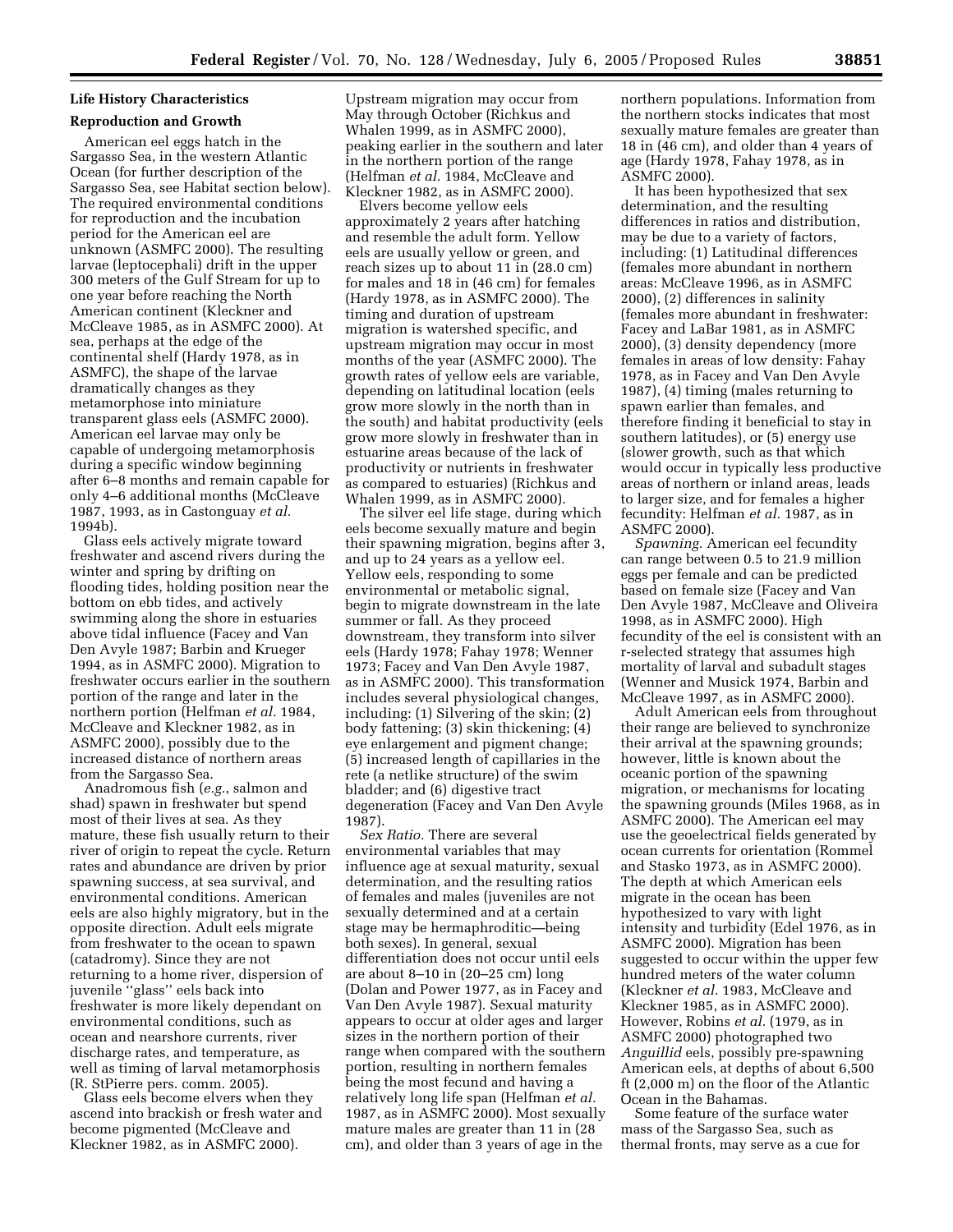adult American eels to cease migration and begin spawning. Eels are thought to spawn in the winter and early spring in the upper few hundred meters of the water column of the Sargasso Sea (Kleckner *et al.* 1983, McCleave and Kleckner 1985, as in ASMFC 2000). After spawning, the spent eel is assumed to die (Facey and Van Den Avyle 1987).

The American eel and the European eel, considered separate species, both spawn in the Sargasso Sea, but a mechanism for separation, possibly location, depth, or timing of spawning, is unknown, and an area of overlap in spawning habitat is likely. Leptocephali of both species have been captured in the same trawl (McCleave *et al.* 1986b, as in Facey and Van Den Avyle 1987). Morphologically, the adult American and European eel differ in the number of vertebrae or myomeres. Larvae with the ''American'' and ''European'' myomere counts have partially separate but overlapping spatial and temporal distributions in the Sargasso Sea (Schmidt 1922, Schoth 1982, Schoth and Tesch 1982, Boëatius and Harding 1985a, b, Mcleave *et al.* 1987, Kleckner and McCleave 1988, as in Avise 2003), indicating that spawning areas overlap to some degree. Both mitochondrial and nuclear gene evidence show that American and European eels belong to two largely separate gene pools (Avise 2003). Genetic data in conjunction with vertebral counts indicate that about 2 to 4 percent of the Icelandic eel are of American eel ancestry but do not appear to be strays, indicating a zone of hybridization between the two species (Avise 2003).

Genetic studies indicate that American eels are a single panmictic breeding population (Williams and Koehn 1984, as in ASMFC 2000), meaning that it is a single breeding population exhibiting random mating, and that offspring from any parents are capable of inhabiting any suitable habitat in any portion of the range. Recent analyses, however, may indicate genetic variation with latitude, suggesting that mating within the species is not panmictic in the strict sense and that dispersal of larvae is not entirely random with respect to where their parents resided in continental waters (Avise 2003).

## **Feeding Habits**

American eels are carnivorous, and at various life stages and locations they feed on multiple trophic levels, such as zooplankton and phytoplankton as leptocephali, aquatic invertebrates as juveniles, and fish and crustaceans as adults (McCord 1977, Ogden 1970,

Wenner and Musick 1975, as in ASMFC 2000).

#### **Range, Distribution, and Habitat**

The American eel occupies fresh, brackish, and coastal waters along the Atlantic Ocean from the southern tip of Greenland to northeastern South America, the inland waters near the Caribbean, the eastern Gulf of Mexico, and inland to the Mississippi River and Great Lakes drainages. Important aspects of American eel life history, including spawning, larval development, and migration, occur in the open ocean. Successful migration of leptocephali (and thus recruitment) depends on oceanic conditions being suitable to transport the larvae to continental areas during the window of metamorphosis from larvae into glass eel on the Continental Shelf (see the Reproduction and Growth section of this document). The mean circulation in the vicinity of the spawning area tends to transport larvae westward, and eventually into the Gulf Stream system, which carries them north and east along the coast of North America (*i.e.* Florida to Canada) (McCleave 1993, as in Castonguay *et al.* 1994). Other currents may transport larvae in smaller numbers to the more southerly areas of the range, but the conditions under which this happens are unclear.

Elver habitat likely includes soft, undisturbed bottom sediments (Facey and Van Den Avyle 1987) and river currents appropriate for upstream migration (Tesch 1977; Sorensen 1986; Sorensen and Bianchini 1986, as in ASMFC 2000). Feeding and growth of yellow eels occur in estuaries and fresh waters over a period of many years (including offshore, midwater, and bottom areas of lakes, estuaries, and large streams) (Adams and Hankinson 1928, Facey and LaBar 1981, GLFC 1996, Helfman *et al.* 1983, NYSDEC 1997a & b, as in ASMFC 2000; Facey and Van Den Avyle 1987).

When American eels metamorphose into silver eels and migrate seaward to their spawning ground, they travel downstream mostly at night (Bigelow and Schroeder 1953, as in ASMFC 2000) and may inhabit a broad range of depths throughout the water column.

As mentioned earlier, spawning occurs in the Sargasso Sea, an oval area in the middle of the Atlantic Ocean, between the West Indies and the Azores (between 20° to 35° North Latitude and 30° to 70° West Longitude), composed of a nearly 5.2 million km 2 area. Although the boundaries are not easily delineated, the Sea is identified as the ''eye'' of a large, slow, clockwise moving gyre of clear, deep blue colored, warm surface

waters, with elevated salinity and low plankton production. The Gulf Stream provides the western boundary, which along with other ocean gyres (large circular currents in all the ocean basins), such as the North Equatorial Current, encircles the Sargasso Sea.

Knowledge of the specific spawning area for the American eel within the Sargasso Sea is based on the distribution of the smallest leptocephali, as adults have never been observed in the area. Miller (1995, as in ASMFC 2000) reported two major distribution patterns for leptocephali with the highest abundance in areas located near fronts in the west of the Subtropical Convergence Zone (STCZ) in the southwestern Atlantic. The smallest leptocephali were reported to have been collected near the Bahama Banks (the Bahamas) in the Florida Current and at stations close to the southerly fronts in the western STCZ.

#### **Population Status**

Historically, American eels were abundant in East Coast streams and estuaries, and thought to comprise more than 25 percent of the total fish biomass (Smith and Saunders 1955, Ogden 1970, as in ASMFC 2000). Although this species declined from the historic levels, the population remained relatively stable, some thought, until the 1970s (ASMFC 2000). Others, including the Southeastern Fishes Council Technical Advisory Committee, concluded, based on a review of 51 major drainages of the southern United States, that the regional stock of the American eel was stable (Warren *et al.* 2000) through the 1990s, and NatureServe, which utilizes occurrence data, listed many eel stocks in Atlantic States as stable in 2001 (NatureServe 2004).

According to the ASMFC (2000), the eel has lost much of its habitat along the eastern United States. As stated in the petition, the ASMFC states: ''By region, the potential habitat loss [for American eel] is greatest (91 percent) in North Atlantic region (Maine to Connecticut) where stream access is estimated to have been reduced from 111,482 kilometers to 10,349 kilometers of stream length. Stream habitat in the Mid Atlantic region (New York through Virginia) is estimated to have been reduced from 199,312 km to 24,534 km of unobstructed stream length (88 percent loss). The stream habitat in the South Atlantic region (North Carolina to Florida) is estimated to have decreased from 246,007 km to 55,872 km of unobstructed stream access, a 77 percent loss.''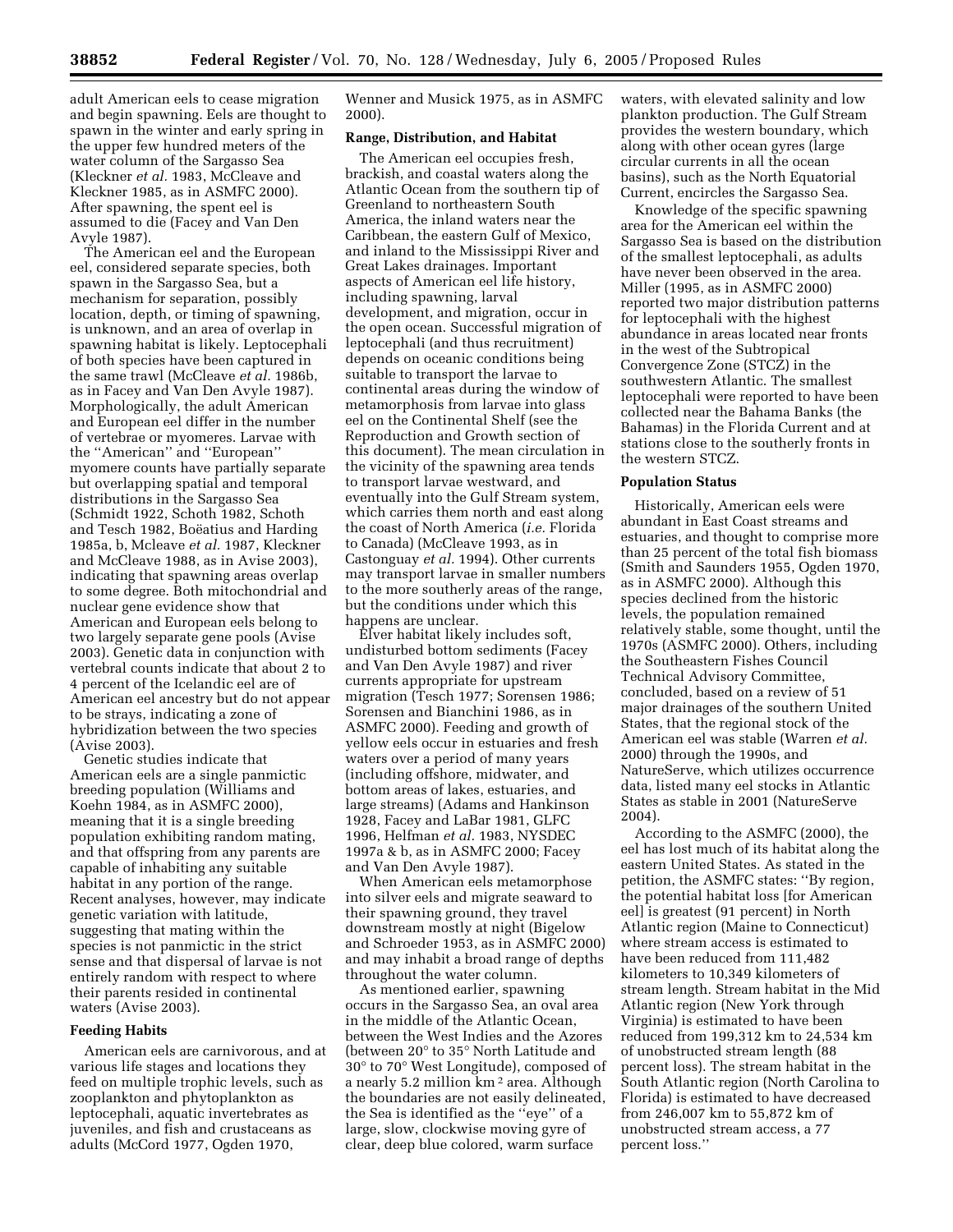Decreases have been noted in the commercial and recreational fisheries. Since the fisheries' peak in the mid 1970s at 3.5 million pounds, commercial landings have declined significantly to a near record low of 868,215 pounds in 2001. Recreational data concerning eel harvest also appears to indicate a decline in abundance. According to the National Marine Fisheries Service (now NOAA Fisheries) Marine Recreational Fisheries Statistics Survey, recreational harvest in 2001 was 10,805 eels, a significant decrease from the peak of 106,968 eels in 1982 (ASMFC 2000). Harvest data are often all that is available; however, taken alone without a measure of fishing effort, this type of data are not good indicators of eel abundance because harvest is dependent on demand, which can fluctuate dramatically (the number of commercial harvest permits issued per state can provide a surrogate for fishing effort, and understanding and adjusting for market fluctuations can provide a clearer picture of trends). Additionally, changes in year-class strength are not readily recognizable because most samples of eels include individuals of similar sizes, but from unknown year classes, and harvest of young yellow-phase eels for use as crab bait and as live bait for recreational fisheries frequently go unreported (Haro *et al.* 2000).

Richkus and Whalen (1999, as in ASMFC 2000) concluded that there is broad-based evidence for a decline of American eels from 1984 to 1995 based on a Mann-Kendall trend analysis of eel abundance time series on eel migration data, including data from the Moses-Saunders eel ladder. Their results indicate significant negative trends for yellow and/or silver eel abundance in Ontario, Quebec, New York, and Virginia. The authors found no trends for glass eel or elvers, but those data sets were generally not complete and may not have covered the years where the largest declines were observed in other data sets.

In Canada, different areas report seemingly opposing harvest data. Commercial landings in the Nova Scotia region of the Gulf of St. Lawrence and from Newfoundland show variability in yellow and silver eel landings, but no clear trend. By contrast, an upward trend is apparent in catches south of the Gulf of St. Lawrence, in the Canadian Atlantic/Bay of Fundy regions (threefold increase since the mid or late 1980s) (ICES 2000). According to Ontario's Ministry of Natural Resources, Lake Ontario, which had as many as 10 million eels two decades ago, now holds only tens of thousands. Ontario's

commercial eel harvest peaked at more than 500,000 lbs (250 tn) in 1978. The 30,000 lbs (15 tn) harvest in 2003 was a fraction of the 1978 harvest (Dohne 2004, as in petition).

The St. Lawrence River in Canada, one of the largest rivers in North America, has seen little or no recruitment for the last 10 years, with an estimate of only 1 percent of the stocks remaining in this area. This observation is partially based on the age of eels (which appear to be getting older, indicating a failure in recruitment) and the monitoring of abundance at the eel ladder at the Moses-Saunders Dam. Annual numbers of juvenile eels climbing the Moses-Saunders Dam eel ladder decreased from a peak of 1,293,570 in 1983, to 935,170 in 1985, and went as low as 11,533 eels in 1992 (a 99 percent decline in recruitment to Lake Ontario). Electrofishing surveys and waterfall surveys of tributaries to the Gulf of St. Lawrence also point to an eel recruitment decline between 1981 and 1985 of approximately 80–90 percent (Castonguay *et al.* 1994a). Lake Ontario scientific trawl surveys from 1972–1999 (except 1989) indicated a downward trend with catches in the last five years an order of magnitude lower than in the first five years of the survey (ICES 2000). These observed declines may have significant impacts on the eel rangewide, as the stock in the St. Lawrence River is made up primarily of large spawning females. There is concern that if their numbers are down, it may affect recruitment to the entire Atlantic Coast. John Casselman, researcher for the Ontario Ministry of Natural Resources, Canada, and others, hypothesize that a substantial proportion of large female spawners for this panmictic species are from the St. Lawrence system (ASMFC 2004). As a consequence of the observed decline, the Ontario Ministry of Natural Resources issued a moratorium in 2004 on commercial eel harvest for Ontario waters, and a moratorium on recreational eel harvest is forthcoming (Casselman pers. comm. 2005).

Recent information indicates that a decline in U.S. harvest continues. Based on 2002 harvest reports collected by the ASMFC, the long-term average (52 year period) for landings is down 64 percent, the more recent average (past 20 years) for landings is down 44 percent, and the most recent average (past 5 years) for landings is down about 30 percent (Geer 2004).

The information provided by the petitioners indicates that American eel populations have generally declined and the species has lost much of its habitat. Declines in eel populations

appear to be most dramatic in the Saint Lawrence, Lake Ontario, and northeastern states. In other areas, such as the southeast, declines may not be as severe and populations may be stable. Additionally, the American eel appears to have lost the majority of its stream habitat, ranging from 91 to 77 percent habitat loss in states bordering the Atlantic Ocean. Although much of the population trend information is based on harvest data without any measure of effort, we believe that the petitioner has provided substantial information indicating that the eel's population has declined on a regional basis, in addition to experiencing severe habitat loss.

Factors that may contribute to a possible population decline are habitat loss and degradation, overharvest, disease, structures impeding upstream and downstream passage, contaminants, and variable oceanic conditions (further discussed in Discussion of Listing Factors). Similar declines in the population of European and Japanese eels have been observed (Moriarty and Dekker 1997, Tatsukawa and Matsumiya 1999, as in Haro *et al.* 2000).

## **Discussion**

In the following discussion, we respond to each of the major assertions made in the petition, organized by the Act's listing factors. Section 4 of the Act and its implementing regulations (50 CFR 424) set forth the procedures for adding species to the Federal list of endangered and threatened species. A species may be determined to be an endangered or threatened species due to one or more of the five factors described in section 4(a)(1) of the Act. The five listing factors are: (1) The present or threatened destruction, modification, or curtailment of its habitat or range; (2) overutilization for commercial, recreational, scientific, or educational purposes; (3) disease or predation; (4) the inadequacy of existing regulatory mechanisms; and (5) other natural or manmade factors affecting its continued existence.

The petition provided specific information on the life history of the American eel, use of American eels by humans, population status, obstacles to river passage, mortality by hydroelectric turbines, and the impacts of contaminants, habitat loss, and harvest, as well as a discussion of inadequacy of existing regulatory mechanisms. Incorporated into the petition by reference was the ASMFC Interstate Fishery Management Plan for American Eel (Management Plan) (ASMFC 2000), which summarizes peer reviewed papers on the status of the species and recent and historical trends and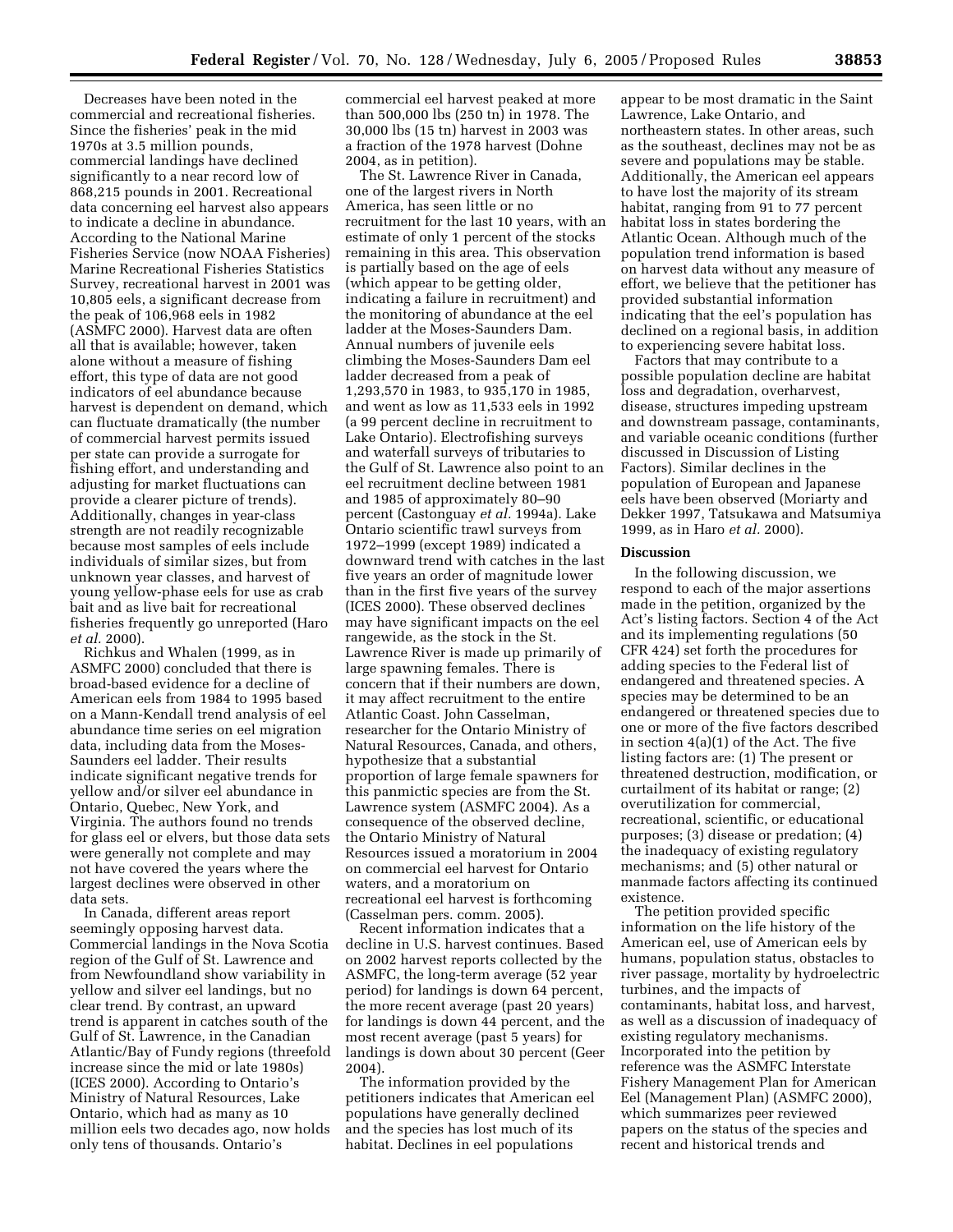provides extensive information on the life history and the threats and impacts affecting various life stages of the species, in the eastern United States. Participating in the development of the Management Plan were the Service; Maine Department of Marine Resources; New Jersey Division of Fish; Game and Wildlife; Delaware Division of Fish and Wildlife; South Carolina Department of Natural Resources; Maryland Department of Natural Resources; and East Carolina University. This document was also approved by the ASMFC board, which consists of representatives from 15 Atlantic Coast States.

This 90-day finding is not a status assessment and does not constitute a status review under the Act.

## *A. The Present or Threatened Destruction, Modification, or Curtailment of Its Habitat or Range*

The petition, its appendices, and referenced documents discuss the following threats which we have grouped under Factor A: (1) Seaweed harvest; (2) benthic habitat degradation; (3) alterations in stream flow; (4) loss of wetland habitat; and (5) loss of upper tributary habitat.

## Seaweed Harvest

*Information provided in the petition.* The petitioner did not provide specific information on the effects of seaweed harvest on American eels. However, the Management Plan incorporated by reference discussed seaweed harvest as a possible emerging threat to the ocean spawning habitat.

Reproduction of all American eels occurs in the Sargasso Sea. One species of *Sargassum,* a brown algae that is commonly found floating in the Sargasso Sea and drifting along the Atlantic Coast from Florida to Cape Cod, was harvested in U.S. waters primarily by one company. The harvesting of *Sargassum* began in 1976, but has only occurred in the Sargasso Sea since 1987 (ASMFC 2000).

*Analysis of the information provided in the petition and information in our files.* The Management Plan proposes that the harvest of *Sargassum* may affect American eels (ASMFC 2000). From 1976 through 1998, approximately 44,800 lbs (dry) of *Sargassum* have been harvested, 33,500 lbs of which were from the Sargasso Sea (ASMFC 1998). The ASMFC stated that the harvesting of *Sargassum* was to be eliminated in the South Atlantic Exclusive Economic Zone (EEZ) by January 2001; however, a Management Unit for *Sargassum* was established in 2002 throughout the South Atlantic EEZ and State Waters that did not eliminate harvest, but

instituted timing restrictions and established specific areas where harvest is closed (ASMFC 2002). The remainder of the Sargasso Sea is outside of the EEZ and currently not subject to restriction.

It is conceivable that harvesting *Sargassum* would affect eggs and leptocephali, if harvest occurs where eggs and leptocephali are present. There is also the potential that migrating or spawning adults may be affected either directly or indirectly by the harvest of *Sargassum.* We agree that seaweed harvest may impact American eels. However, we are not aware of any analysis on the extent and impact of this activity on the American eel; therefore, we are unable to speak to whether seaweed harvest has caused or contributed to a decline in American eel.

## Benthic Habitat Degradation

*Information provided in the petition.* The petitioner did not provide specific information on the effects of benthic habitat destruction on American eels. However, the Management Plan incorporated by reference discussed benthic habitat destruction as a possible threat within the Continental shelf habitat.

The Management Plan also explained that larval migration, feeding, and growth, and juvenile metamorphosis, migration, feeding, and growth all occur on the Continental Shelf. Glass eel growth, distribution, and abundance, according to the ASMFC, is probably impacted by a variety direct effects (*e.g.,* channel dredging and overboard spoil disposal) and indirect effects (*e.g.,* changes in salinity due to dredging) (ASMFC 2000).

*Analysis of the information provided in the petition and information in our files.* Glass eels and elvers burrow or rest in deep water during the day (Deelder 1958, as in ASMFC), and therefore may be susceptible to activities, such as dredging, that disturb those habitats. Channel dredging and overboard spoil disposal are common throughout the Atlantic coast. Changes in salinity as a result of dredging projects could alter the distribution of American eels. Additionally, dredging associated with whelk and other fisheries may damage benthic habitat for this species (ASMFC 2000). However, we are not aware of any analysis on the extent and impact of these activities on the American eel, and therefore, we are unable to speak to whether benthic habitat degradation has caused or contributed to a decline in the American eel.

# **Alterations of Stream Flow**

*Information provided by the petitioner.* The petitioner did not provide specific information on the effects that alterations of stream flow have on American eels. However, the Management Plan incorporated by reference discussed alterations of stream flow as being a possible threat to their access to tributaries, which would limit upstream recruitment.

Elvers are small (4 in/10 cm or less in length) and are poor swimmers, initially utilizing tides when initiating upstream migration. Elvers orient to river currents for their upstream migration (Tesch 1977, as in ASMFC 2000). Their upstream migration is a slow process (Haro and Krueger 1988, as in Richkus and Whalen 1999, as in ASMFC, estimated upstream migration rates of 6 m/day), and if the current becomes too weak or too strong (changes in stream velocity), the eels may move into backwater areas, severely delaying upstream progress (Tesch 1977, as in ASMFC 2000). The onset of this active upstream migration appears to be influenced by several environmental variables (changes in water chemistry caused by intrusion of estuarine water, or changes in pH or salinity), or other environmental variables such as river current velocities, the odor of decomposing leaf detritus, or a temperature threshold (Facey and Van Den Avyle 1987, Sorensen and Bianchini 1986, as in ASMFC 2000).

*Analysis of the information provided in the petition and information in our files.* Altering stream flows, such as rapid changes in stream flow associated with hydroelectric project peaking operations and water storage facilities, may limit upstream recruitment according to ASMFC by affecting upstream migration (2000). However, we are not aware of any analysis on the extent and impact of alterations of stream flow on American eels, and therefore, we are unable to speak to whether alterations of stream flow have caused or contributed to a decline in the American eel.

## Loss of Wetland Habitat

*Information provided by the petitioner.* The petitioner did not provide specific information on the effects of wetland habitat loss on American eels. However, the Management Plan incorporated by reference discussed loss of wetland habitat under decreased availability of important habitats.

Lost wetlands or access to wetlands have significantly decreased the availability of important habitats for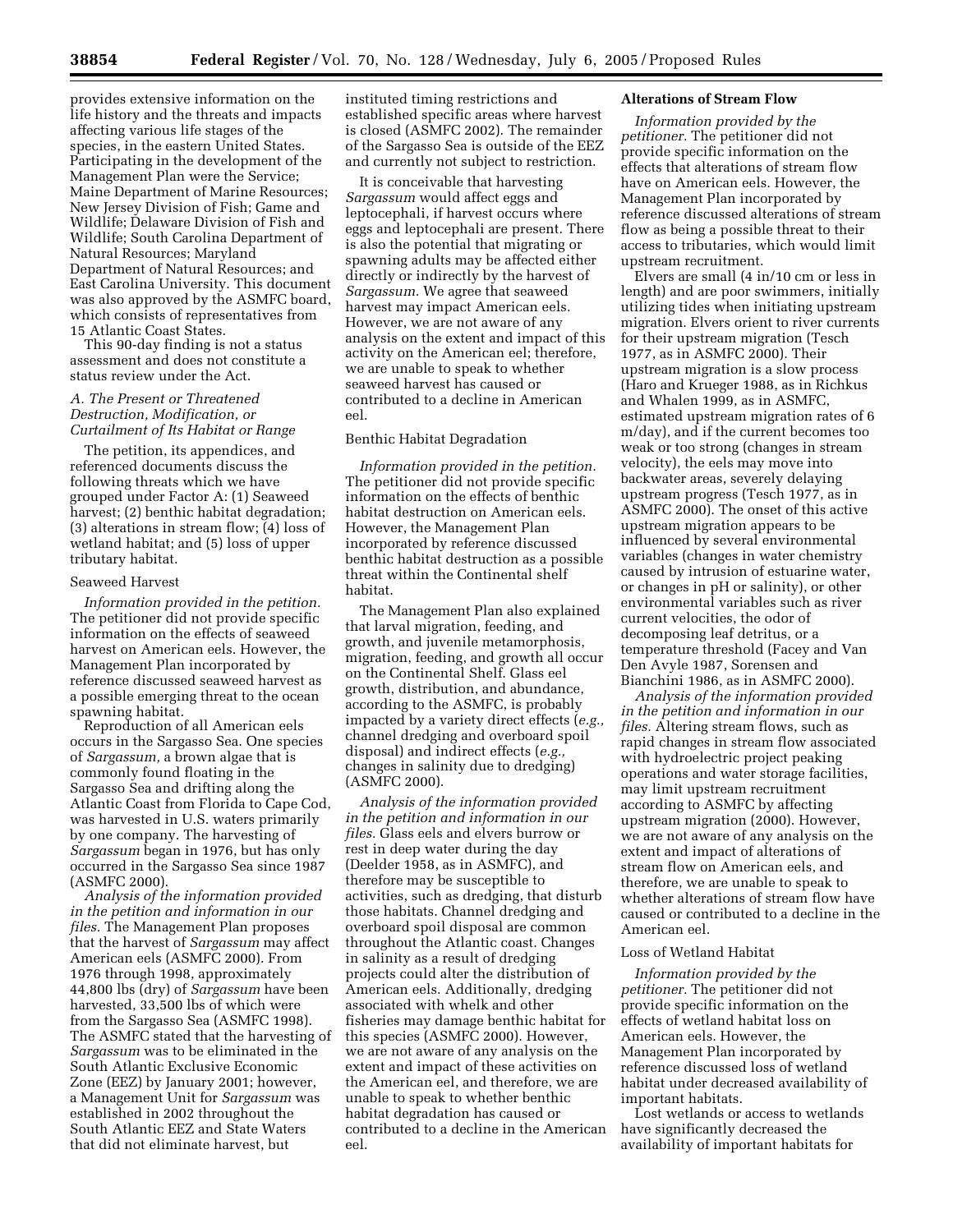feeding and growth of American eel juveniles and subadults (ASMFC 2000). Ackerknecht *et al.* (1984, as in ASMFC 2000) reported in 1984 that over half (54 percent) of the coastal wetlands in the lower 48 states have been destroyed.

*Analysis of the information provided in the petition and information in our files.* Wetlands loss can be caused by filling and dredging, and coastal subsidence. Degradation of wetland habitat has occurred due to contaminants and the invasion of nonnative species. Although prior losses have been significant, regulations implemented in the 1970s have curbed declines by 42 percent. For example, all coastal States in the lower 48, except Texas, have enacted special laws to protect estuarine wetlands (Ackerknecht *et al.* 1984; Tiner 1991). The ASMFC (2000) reported that the historic loss of wetland habitat, along with loss of upper tributary habitat (discussed below), significantly decreased the availability of important habitats for the feeding and growth of American eels. However, the most significant loss of estuarine wetlands occurred before the decline in the American eel was reported. We agree that the loss of wetland habitat has likely impacted and may continue to impact American eels. However, because of the temporal discrepancy between the greatest wetland loss and the onset of a decline, we believe that the loss of wetland habitat is unlikely the single cause of the decline, but may have contributed to the decline in combination with other factors.

## Loss of Upper Tributary Habitat

*Information provided by the petitioner.* The petitioners presented information on the decline of freshwater habitat available to American eels, stating that it has declined, having been destroyed, modified, or curtailed by at least 84 percent in the United States. This significant loss of habitat is due to blockage or restriction caused by dams.

In a Busch *et al.* (1998, as in ASMFC 2000) assessment, they determined that Atlantic coastal streams from Maine to Florida have 15,115 dams that can hinder or prevent upstream and downstream movement of eels, resulting in a restriction or loss of access to 84 percent of the stream habitat within the Atlantic Coastal historic range. This is a potential reduction from 345,359 miles (556,801 kilometers) to 56,393 miles (90,755 kilometers) of stream habitat available for species such as American eel. The greatest losses reported in Busch *et al.'s* study were in the North Atlantic region from Maine to Connecticut where potential habitat loss

is estimated at 91 percent. The South Atlantic region of North Carolina to Florida is estimated to have experienced a 77 percent loss of habitat (Busch *et al.* 1998, as in ASMFC 2000). Although elvers will attempt to scale wetted substrates, such as small dam faces, for many of the migrants, dams probably limit their ability to pass these structures (Tesch 1977, as in ASMFC 2000).

In Canada, the construction of the Moses-Saunders Dam in 1954–58 impeded upstream (and downstream) migration on the St. Lawrence River, restricting access by migratory fish from the Atlantic Ocean to Lake Ontario and the Finger Lakes system in New York for 20 years. An eel ladder, constructed at the dam in 1974, improved upstream passage (ASMFC 2000).

*Analysis of the information provided in the petition and information in our files.* Castonguay *et al.* (1994a) reviewed major habitat modifications as a potential cause for the drastic decline of American eels in the Lake Ontario and Gulf of St. Lawrence ecosystems. Anthropogenic (human-caused) habitat modifications in the Lake Ontario/St. Lawrence River ecosystem (such as the Moses-Saunders Dam) occurred mostly before the 1960s, whereas the eel recruitment decline started only in the early to mid 1980s. The lack of temporal correspondence between permanent habitat modifications argues, according to Castonguay *et al.* (1994a), against their role in the decline. However, they provide caution to accepting this explanation, because of the American eel's strikingly different life histories (panmictic, longer lived, and ocean spawning as compared to anadromous fishes); catadromous fishes (such as eel) are likely to respond more slowly to these anthropogenic impacts compared with anadromous fish populations.

Although along the U.S. Atlantic Coast there remains some available upstream habitat, unlike anadromous species such as herring or shad, American eels have no particular homing instinct. The implication here is that although rivers remain that allow for upstream migration, even if an adult female successfully migrates down her resident stream and spawns, the resulting young eels will not necessarily return to that stream and could, due to currents, be delivered to an area with upstream blockage. Returning to a stream with blockage does not necessarily eliminate survival (as the young can remain in the lower reaches and likely become male), but it may present increased risks of predation (predation may be significant at the

blockage where predatory fish may congregate).

Based on the information provided by the petitioner and an analysis of the information in our files, we agree with the petitioners' assertion that the decline in American eel may be in some part attributable to the loss of upper tributary habitat for female eel, and if not responsible for the decline initially, may well be a limiting factor as population numbers decrease.

## *B. Overutilization for Commercial, Recreational, Scientific, or Educational Purposes*

*Information provided by the petitioner.* According to the petitioners, it is undisputed that overutilization through harvest of the American eel is occurring across the species' range in the United States and that along with habitat loss, harvest pressure is a primary cause of any possible historic and recent decline in abundance of the American eel (Castonguay *et al.* 1994a and 1994b, as in ASMFC 2000).

The U.S. commercial fishery has traditionally supplied American eels for the U.S. and European food markets, domestic trotline bait, bait for domestic sport fisheries, and (at times) the Asian food market. American eel fisheries exist in the United States, Canada, and to a lesser extent the Caribbean and Central America. American eel fisheries have fluctuated widely. For example, throughout the first half of the 20th century, the eel fishery was small; however, as European and Asian eel fisheries declined by the late 1960s, a strong market developed in the early 1970's for live American glass eel and elvers which range from 2–4 inches (Crawford 1996, as in ASMFC 2000). Eastern Asia has an intensive aquaculture industry (165,347 tn/ 150,000 t metric production) which is dependent upon and supported by wildcaught glass eel and elvers because artificial propagation of the species from fertilized egg to commercial size has not been successful (Moriarty and Dekker 1997, as in ASMFC 2000). Both glass and elver commercial eel fisheries are scattered throughout the American eel's range, with the present fishery concentrated in Maine (16,599 lbs landed in 1995; ASMFC 2000).

Yellow eel spend from 2 to 30 years in fresh and estuarine habitats before reaching sexual maturity and are harvested throughout that period. According to ASMFC (2000) they are thus susceptible to overharvest. Silver eels are sexually mature individuals and are harvested in freshwater and marine environments throughout their range.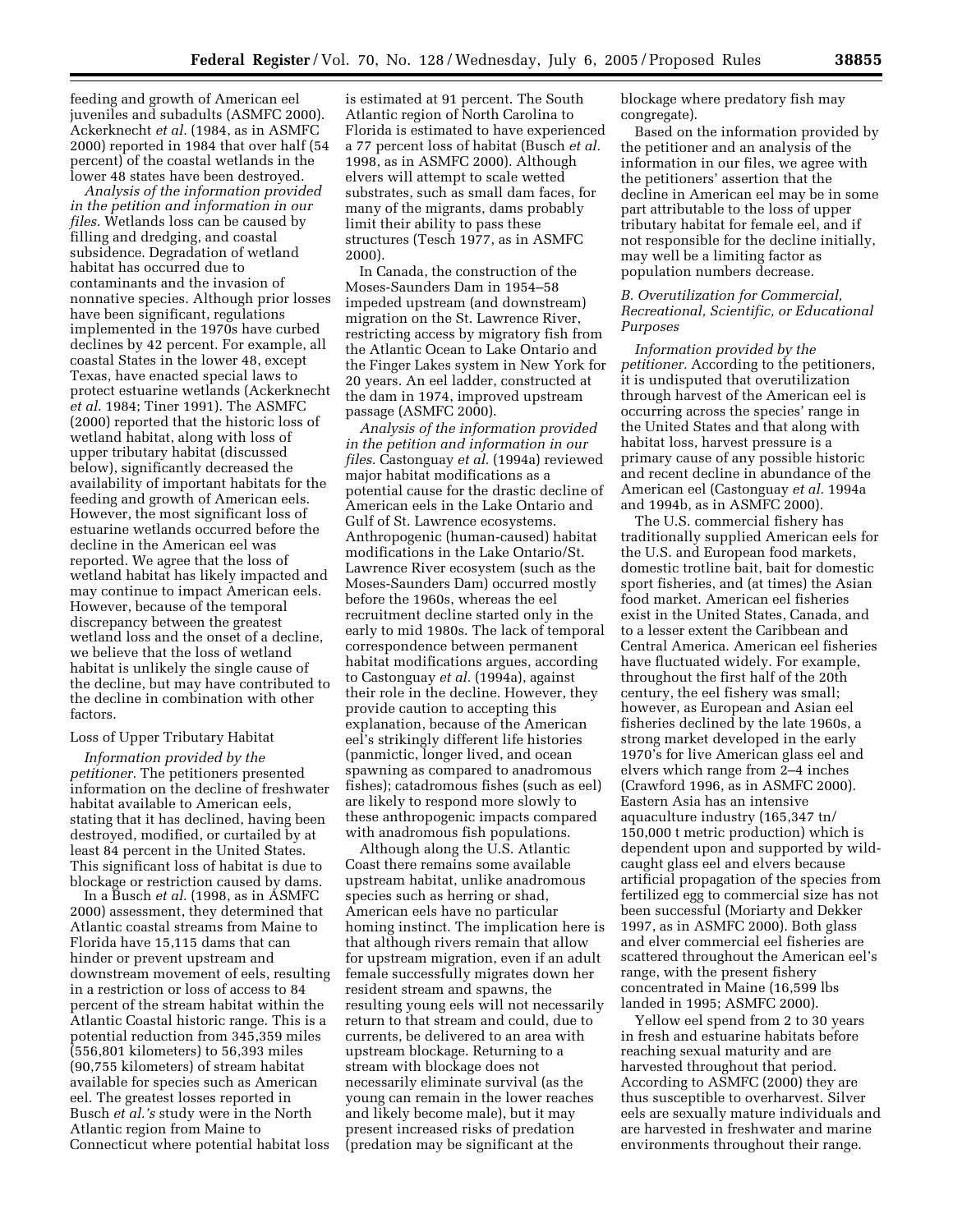During strong market periods, for instance in the 1970s and 1990's, legal shipment increases of over 153 and 230 percent, respectively, were recorded (ASMFC 2000). Annual harvest reported in the mid 1970's was in excess of 1,700 tons, and in the 1990's just under 14 tons. These harvests are likely less than the actual amount exported as underreporting has been an issue (underreporting has ranged from 3.6 to 261 percent) (ASMFC 2000). More recent information provided by the petitioner indicates that U.S. landings on the Atlantic Coast are down about 64 percent of the long-term average, possibly (Geer 2004).

*Analysis of information provided in the petition and information in our files.* Information in our files provides additional detail on the extent of the commercial and recreational American eel fishery. Few recreational anglers directly target eel, but eel are often purchased by recreational fishermen for use as bait for larger gamefish such as striped bass. From the Atlantic coast area surveyed, the estimated total annual catch of eel ranged from 212,690 eel in 1982 to 36,741 eel in 1997 (ASMFC 2000). Some recreational fishermen may catch eels for bait purposes directly, but not report such landings (ASMFC 2004).

Commercial exports of glass eels to Europe and Asia have led to enforcement problems due to high prices, low cost of entry to the fishery, and large numbers of participants. State agencies have focused enforcement efforts on take while federal efforts have been focused on foreign trade aspects of the fishery. A U.S. Fish and Wildlife Service, Division of Law Enforcement (USFWS–DLE) review of foreign trade of American eels from 1992 to 1996 revealed problems with reporting of catches and exports, with records for 1993 showing more than twice as many live American eels being exported as were reported caught in the U.S. Commercial eel harvest is reportedly one of the largest commercial fishing activities on the east coast due to the high economic incentives associated with glass eels. The commercial ''onthe-street'' price for glass eels from the Atlantic seaboard ranges from approximately \$600 per pound in the early fishery to \$100 per pound in the late fishery (USFWS–DLE pers. comm.).

Illegal take of glass eels and possibly other life stages were not recognized as a major problem until summer 1997. Numerous prosecutions for illegal fishing activity involving glass eels have taken place in state and federal courts since 1997. During the period March 1996 through March 1998, the Office of

Law Enforcement expended a great deal of man hours and effort focused on the protection of American eels. This period saw a marked increase in illegal activity involving American eels that was directly attributable to the black market value of elvers. Service investigations revealed that during this period poachers could easily expect to command in the neighborhood of \$350 per pound for eels, harvested at only about 2 to 4 inches long, that were then exported live to Asia and Europe (USFWS–DLE pers. comm.).

In 1999 the Office of Law Enforcement observed a nearly complete cessation of illegal activity involving American eels. This appears to be the result of a bottoming out of the black market value for elvers and not a reaction to previous enforcement activity. In 1999 commercial fisherman, who could legally harvest elvers in Maine, reported they were lucky to get \$20–\$22 a pound as compared to the \$350 per pound seen the year before. This drop in value apparently was the result of the preference of Asian consumers for the taste of juvenile Asian eels over American eels and the availability of farmed raised Asian eels. During this three year period, the Office of Law Enforcement conducted three separate but related investigations intended to detect and prosecute subjects involved in illegal commercialization of elvers. Current regulatory requirements make it difficult to document the number of glass eels in the commercial trade. The Atlantic States Marine Fisheries Commission has recommended that the Fish and Wildlife Service proceed with listing the American eel in Appendix III of CITES to allow for better monitoring of glass eel harvest and commercialization. Recently the price for elvers has risen to \$200 per pound (USFWS–DLE pers. comm.).

Shifts in population makeup are evident in the upper Chesapeake Bay in Maryland where harvest pressure is on larger eels. Weeder and Uphoff (2003) noted a shift in population makeup between the 1980s and 1990s toward younger, smaller eels being harvested. This is consistent with responses to increased size selective fishing pressure (i.e. large eels being exploited). Many exploited fish stocks decrease in size at maturity as a compensatory response (Trippel 1995, as cited in Weeder and Uphoff 2003). Harvest of large individuals unequally affects females. Eels below 40 cm in length are either male or female, but almost all eels greater than 40 cm are female. Additionally, suggests Weeder and Uphoff, smaller eels may be less

reproductively successful. If there were sufficient reduction in the reproductive contribution from particular areas, overall egg production would likely be impacted. Because larval dispersal is random, a decline in larval production would impact the entire species range, including those areas from which the reproductive contribution of spawners was high. Weeder's more recent work in association with Hammond (in review), stated that strong fishing pressure, which removes thousands of pound of eels per day from the small tidal estuaries they studied, is likely to cause reduced densities consistent with the demographics they observed. Median catch-per-unit effort (CPUE) of eels sampled in a fishery-independent survey of Chesapeake Bay's Sassafras River, a heavily fished system, dropped from 9 to 0 eels per eel pot (between 1981 and 1998) and median total weight dropped from 2.5k kg/pot to 0 kg/pot. Conversely, an increase in eel size was observed after fishing ceased in the Wye River. They concluded that the lower fecundity and number of spawning adults may reduce the amount of spawner biomass to unsafe levels.

Along with the commercial fishery in the U.S., an active commercial fishery exists in Canada. Yellow and silver eel catches are reported from the Lake Ontario/St. Lawrence River ecosystem as well as from the Gulf of St. Lawrence and from Atlantic Nova Scotia and the Bay of Fundy (ICES 2000). The mean annual catches of St. Lawrence River were 788 tn (715 t) in 1984 and 592 tn (537 t) in 1991. The periodic reporting of ''river eel'' catches in the Caribbean and Central American countries are believed to be glass eels/elvers caught for export. Information has only been collected since 1975 and may very well be underreported. The catches have ranged from 1.1 tn (1 t) (1975 in Mexico, 1988 and 1989 in Dominican Republic, and 1989 in Cuba) to 54 tn (49 t) (Dominican Republic in 1994) (ICES 2000).

In analyzing the effect of harvest on American eel abundance, there are various reasons the magnitude of the threat is difficult to determine. Most of the data on eel numbers come from commercial harvest data (or landings) where fishing effort is not always available and may consist of different year-classes which are not differentiable simply based on eel size (ASMFC 2000). Harvest is market driven and therefore high harvest years may reflect high market demand rather than increased abundance (likewise, low harvest numbers may indicate a low market demand rather than a decrease in abundance). Harvest of highly valued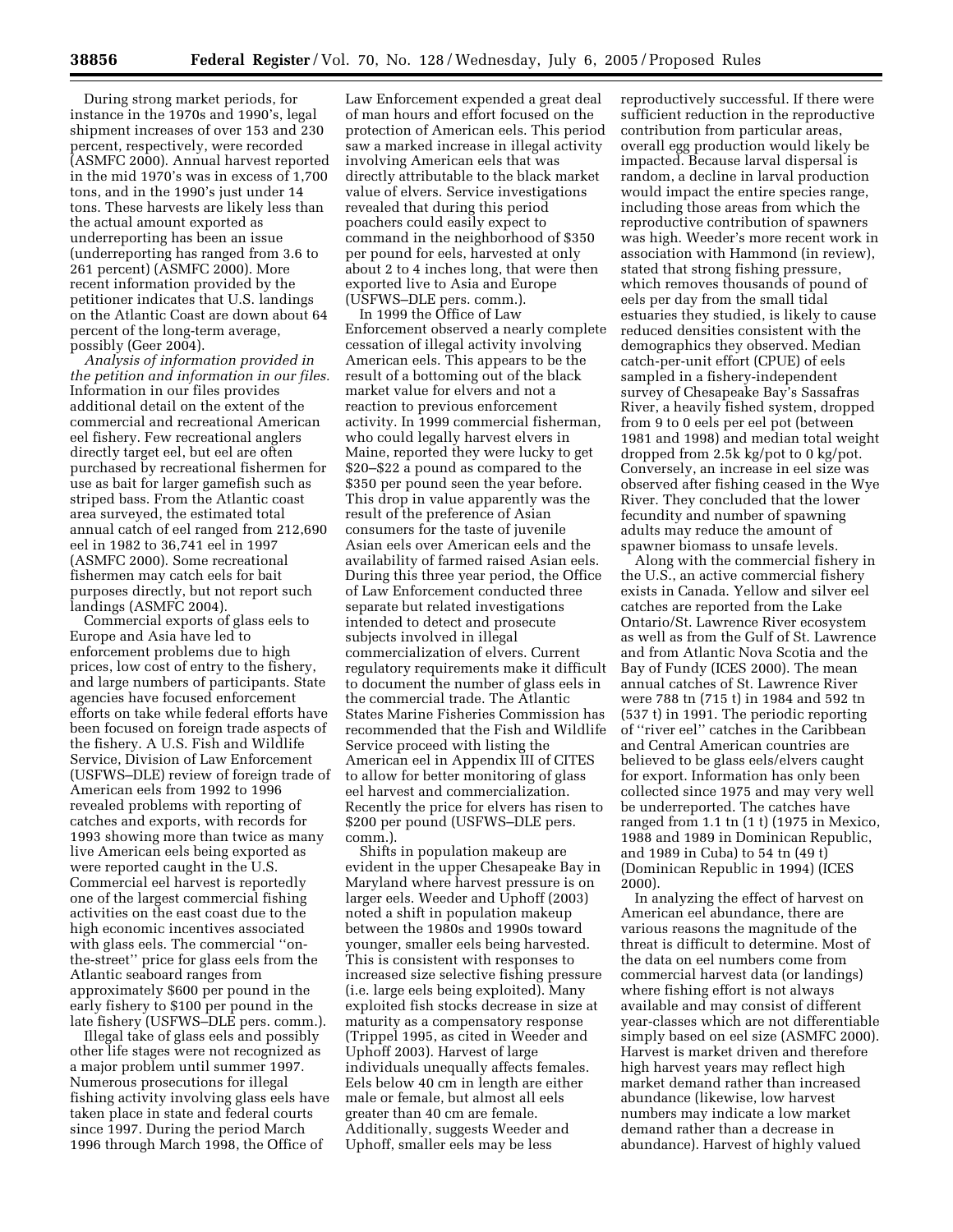glass eels or elvers to meet foreign aquaculture demands are likely underreported, and there is evidence of substantial illegal harvest and sale of glass eels and elvers having occurred through the 1990s on the Atlantic Coast (R. St. Pierre, pers. comm. 2005).

The absence of fishing effort information was identified by Castonguay *et al.* (1994a) as a major weakness in their assessment of commercial fishing and declines in the American eel. They analyzed trends in commercial eel landings in Canada and the United States and compared them to the timing of the decline. They concluded that there was little evidence that commercial fishing caused the decline.

Ongoing research by Chesapeake Bay area scientists, however, suggests that eels appear to be overfished. Fishing mortality has been estimated at two to four times natural mortality (Weeder, J. and J. Uphoff. In in review). Although this does not point to the reason for the decline, it may indicate, at least in the Chesapeake Bay, an important area for American eels, current fishing pressure may be affecting future abundance.

There are several factors occurring on, and affecting the abundance of, multiple life stages (glass, elver, yellow, and silver) of American eel. These factors increase the risk that significant harvest pressure poses for the American eel population due to their life history. According to the ASMFC (2000), the following factors should be considered in any analysis of harvest effects: (1) American eels mature slowly, requiring 7 to 30+ years to attain sexual maturity (K. Oliveira, Univ. of Maine pers. comm., as in ASMFC 2000); (2) glass eels aggregate seasonally to migrate, making them more vulnerable to capture in large numbers (Haro and Krueger 1988, as in ASMFC 2000); (3) one year class of yellow eels are harvested over many years, resulting in high cumulative fishing mortality (Richkus and Whalen 1999, as in ASMFC 2000); (4) all harvest is pre-spawning (McCleave 1996, as in ASMFC 2000); and (5) changes in year class abundance are not readily recognizable, because harvest abundance data include eels of similar sizes but from a number of year classes (Ritter *et al.* 1997, as in ASMFC 2000), potentially masking declines.

In responding to the petitioners' assertion that commercial harvest is a threat to the American eel we were presented with differing analyses on whether and to what degree legal and illegal harvest is implicated in the decline, and complicating factors in determining harvest impacts. As part of our 12-month status review of the

American eel, we will determine the implications of these factors on the role of harvest on the eel's decline. Information from the Chesapeake studies suggests that not only numbers, but eel size may well be important in determining the impacts of harvest, as have already been noted in the Chesapeake Bay. Because the petitioner and the ASMFC indicated that commercial harvest is a possible reason for the decline of the American eel and that at the 90-day finding stage we accept the petitioner's sources and characterizations of the information, to the extent that they appear to be based on accepted scientific principles, we conclude that commercial harvest likely effects American eel abundance, although it may not be solely responsible for its decline, and we conclude that commercial harvest is likely to impact the American eel in the future.

## *C. Disease or Predation*

*Information provided in the petition:* The petition did not specifically provide information on disease and predation: however, the Management Plan incorporated by reference provided the information below.

## Disease

American eels are afflicted by disease like any other species; however, one disease was specifically discussed by ASMFC as a potential threat to the overall health of the American eel. The non-indigenous eel swimbladder nematode (*Anguillicola crassus*) is a parasite native to marine and freshwater areas of eastern Asia, from Japan and China to Vietnam. Its native host is the Japanese eel (*Anguilla japonica*). The nematode has been documented to have significant negative impacts on European eels, and on American eels in Texas and South Carolina.

*Analysis of information provided in the petition and information in our files.* The swimbladder nematode was found in American eels (Barse and Secor 1999, as in ICES 2000) in 1997, but may have been present earlier. The nematode has been implicated with acute mortality in eels, as well as internal injury and growth impairment. Part of its life cycle occurs in the eel's swim bladder, and its departure through the swim bladder wall can cause injury and scarring. These effects on the swim bladder could impact a silver eel's ability to travel to the Sargasso Sea spawning grounds and thus its reproductive success (ICES 2000).

Although there is evidence that the parasite *Anguillicola crassus* causes negative impacts to *Anguilla* spp,

according to the International Council for the Exploration of the Sea (ICES) (2000), it is unlikely that there are substantial effects from the parasite on American eel abundance (because of the lack of temporal correspondence between the appearance of the parasite and American eel declines).

## Predation

American eel juveniles and adults are a seasonal food item of various finfish, and data are available that indicate eels are preyed on by fish-eating birds and mammals such as mink (Sinha and Jones 1967, Seymour 1974, as in ASMFC 2000). Younger life stages may also provide a food source.

*Analysis of information provided in the petition and information in our files.* Under conditions of abundance, impacts from predation would not be of concern; however, when populations are declining, or particular life stages are experiencing heavy predation, the impact of what were typical stresses may be magnified. The information provided and available in our files is, however, insufficient to determine the role of predation in the decline of the American eel.

## *D. The Inadequacy of Existing Regulatory Mechanisms*

The petition stated that State and Federal agencies have not adequately regulated (1) fish passage, or (2) harvest and trade, leading to a decline in population numbers and range of the American eel.

## Fish Passage

*Information provided by the petitioner.* The petitioners stated that under the authority of the Federal Power Act, the Federal Energy Regulatory Commission (FERC) can immediately stop the killing of adult female American eels in hydroelectric turbines in the United States, but have failed to do so. They also state that the Service and NOAA Fisheries, pursuant to Section 18 of the Federal Power Act, have the legal authority to require the licensees of private hydroelectric dams to provide safe and efficient upstream and downstream passage for American eels. The petitioners allege that, to date, neither agency has exercised this legal authority. Additionally, the petitioners state that pursuant to the Federal Clean Water Act, the Environmental Protection Agency (EPA) has the legal authority to require the licensees of private hydroelectric dams to provide safe and efficient upstream and downstream passage for American eels. Allegedly, to date, the EPA has declined to exercise this legal authority. Finally,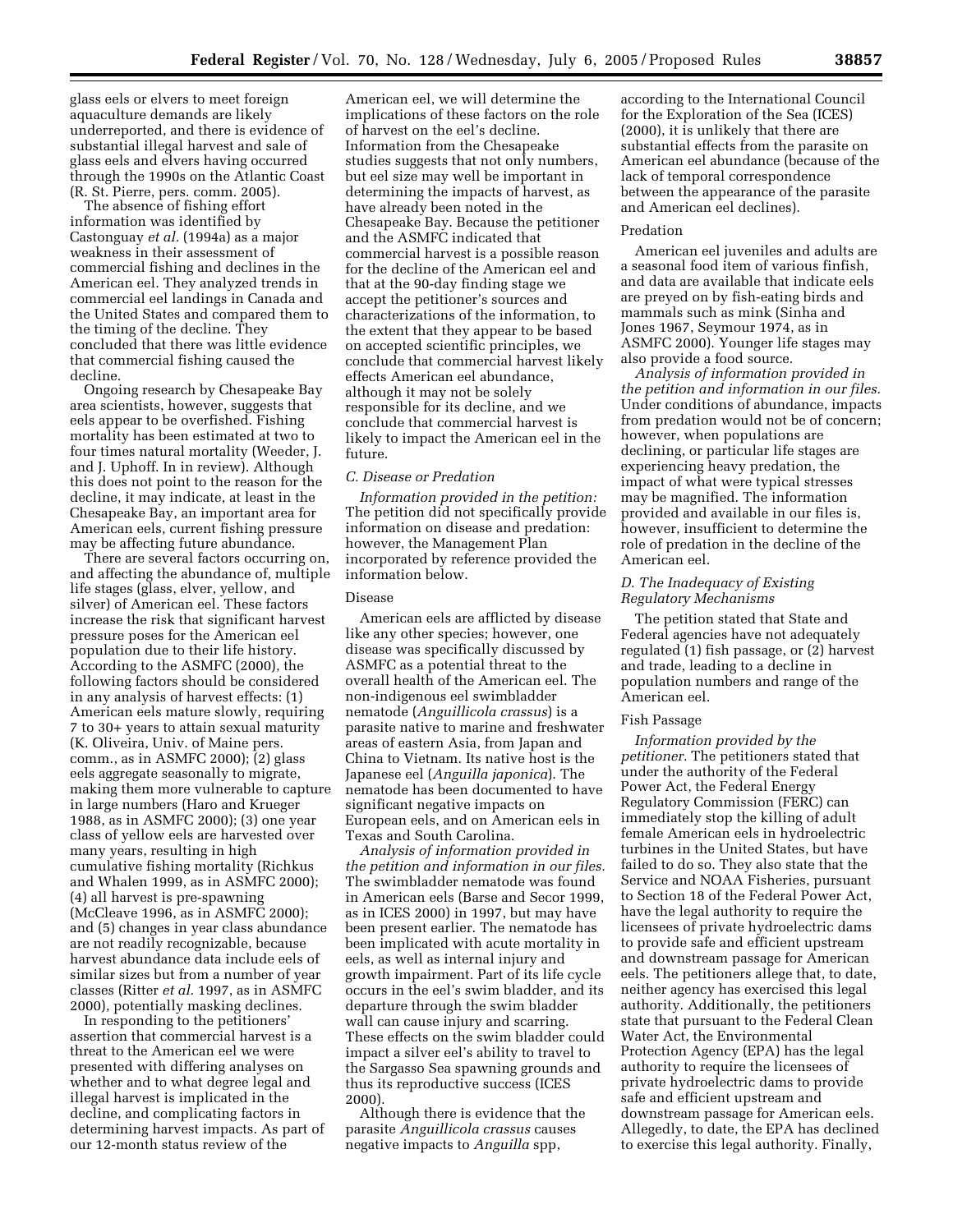the petitioners were not aware of any instance in Maine or Massachusetts where these States have required by law the safe and efficient passage of American eels at non-hydroelectric dams, despite fish passage statutes which allow the States to make such requirements. Also, the petitioners questioned whether other States had statutes requiring safe and efficient passage of juvenile American eels at non-hydroelectric dams and whether such statutes were being enforced.

*Analysis of information provided in the petition and information in our files.* Safe upstream and downstream passage, which the petitioner alleges lacks adequate regulatory mechanisms, is standard when special licenses are required. For example, dams for hydropower production and navigation provide opportunities for fish passage when required by the resource management agencies, such as the Service. The Service takes every opportunity available to insure that safe upstream and downstream passage is prescribed for American eels under the Federal Power Act during relicensing of hydroelectric power facilities that are under the purview of FERC. NOAA Fisheries has exercised its legal authority under the Federal Power Act to prescribe fishways for eels at select projects. However, not all hydroelectric power facilities are currently equipped with structures that ensure safe upstream and downstream passage. Of the 15,570 dams on the Atlantic Coast only 1,100 dams were identified for hydropower production and 50 for navigation. Therefore, over 90 percent of the dams in the range of the American eel, including those for water-level control, water supply, and recreation, do not necessarily have Federal licensing requirements (ASMFC 2000), but not all these structures would be considered barriers.

To the extent that we find safe upstream passage (Factor A. Access to upper tributary habitat) and downstream passage (Factor E. Hydropower turbines) may be responsible in part for the decline of the American eel, we concur with the petitioners that the existing regulations for facilities preventing safe up and downstream passage may be inadequate or not exist because the vast majority of these dams do not have Federal licensing requirement, and therefore, may be partly responsible for the decline of the American eel.

## Harvest and Trade

*Information provided by the petitioner.* The petitioners stated that under the authority of the MagnusonStevens Fisheries Conservation and Management Act, the ASMFC can immediately prohibit the harvest of American eels in the waters of the United States from Maine to Florida, and asserted that they have not exercised this authority.

*Analysis of information provided in the petition and information in our files.* The Magnuson Stevens Fisheries Conservation and Management Act does not apply as indicated by the petitioner. The Atlantic Coastal Fisheries Cooperative Management Act does allow for emergency actions to be taken by the ASMFC and obligates States to implement the emergency actions (*e.g.,* harvest restrictions). To address concerns regarding coastwide declines in American eel abundance, the ASMFC's American Eel Management Board authorized development in March 2004, of an Amendment to the Interstate Fishery Management Plan for American eel, which may include changes in harvest restrictions for recreational and commercial fisheries. However, these are not currently in place, and a large number of eel use areas/habitats are outside the jurisdictional boundaries of the State agencies within the purview of the ASMFC. These include watersheds in the Canadian Atlantic Provinces of Quebec and Ontario, upstream freshwater reaches managed by inland fish and wildlife agencies, regional institutions such as the Gulf States Marine Fisheries Commission and Great Lakes Fishery Commission, and those waters within Native American Reservations where Tribal Governments have jurisdiction. To date, of these other jurisdictions, only the Province of Ontario, Canada, has placed a moratorium on the harvest of American eels.

Currently, Atlantic Coast states differ in their eel harvest regulations, such as variations in the minimum size of harvestable eel, dates of harvest, and fishing gear. Few states have defined fishing seasons and limited management over the eel fishery (ASMFC 2000).

The ASMFC also recommended in the Management Plan that the Secretary of Commerce address and initiate controls over harvest and use of American eels in Federal waters (3–200 nautical miles offshore) that are not landed in States' waters. Specifically, the ASMFC recommended that the Secretary of Commerce ban harvests of American eels at any life stage in the EEZ, but permit the possession of up to 50 eel per person as bait. NOAA Fisheries does not now have a fishery management plan for eels and does not manage the fishery in the EEZ.

In summary, although individual jurisdictions have taken some action in response to the decline of the American eel (Canada's moratorium on commercial harvest in Ontario) or are considering changes (ASMFC Amendment 1), there are both gaps in the ability of current regulations to address threats (varied state regulations), and as the petitioners pointed out, limited implementation of existing regulatory mechanisms (limited and varying state restrictions on eel harvest, harvest within the EEZ). To the extent we find that commercial harvest (Factor B. Overutilization for commercial, recreational, scientific, or educational purposes) may be responsible in part for the decline of the American eel, the existing regulations may be inadequate or nonexistent and therefore partly responsible for the decline of the American eel.

## *E. Other Natural or Manmade Factors Affecting Continued Existence*

The petition, its appendices, and referenced documents discuss the following threats which we have grouped under Factor E: (1) Hydropower turbines; (2) displacement by or competition with nonnative species: (3) contaminants; and (4) changes in oceanographic conditions.

#### Hydropower Turbines

*Information provided by the petitioners.* According to the petitioners, radio tagging studies of migrating female American eels conducted by the Maine Department of Marine Resources (MDMR) at two hydroelectric dams in Maine indicate nearly 100 percent of adult female eels entering project turbines are killed or severely injured, and therefore unable to complete their spawning migration (MDMR 2002, as in petition). Additionally, the Petitioner's state, ''Radio-tracking of adult American eels by Maine Department of Marine Resources just above the Lockwood hydro-electoric project on the Kennebec River during fall 2002 indicates that 40 percent or more of the adult American eel attempting to migrate past the Lockwood Project each fall are entrained and killed in the Lockwood Dam turbines, despite the availability of the project spillway for passage (MDMR 2003). According to the petitioner, the entrainment and death of eels in the turbine is not a recent issue. The petitioners' state that records of severe kills of female American eels by the turbines of hydro-mechanical and hydroelectric dams exist since as early as the 1880s.

Downstream passage of silver eels is stated by ASMFC (2000) as a problem in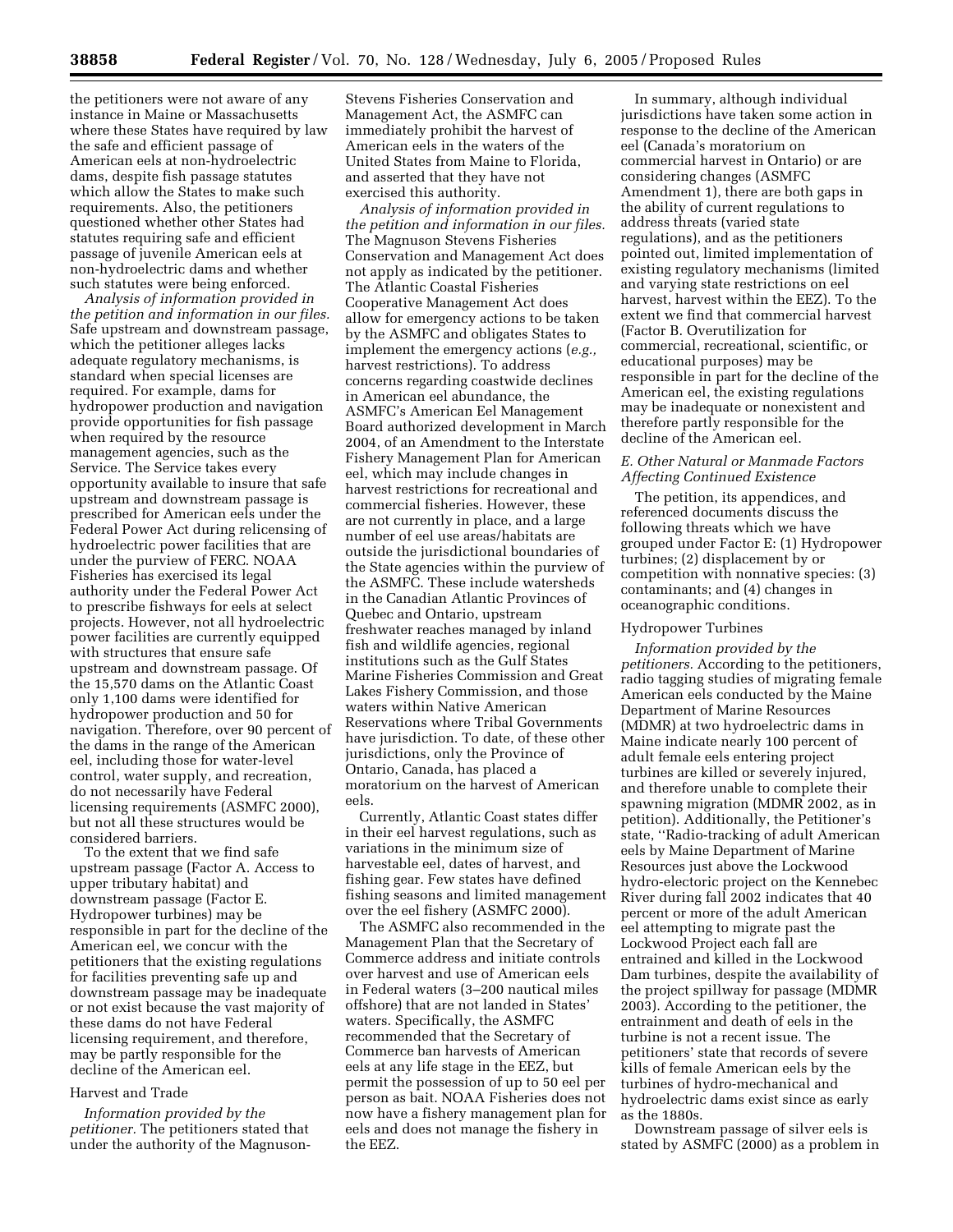streams with hydropower turbines. According to Ritter *et al.* (1997, as in ASMFC), the 1,100 hydropower dams on the eastern seaboard of the United States may represent a major source of mortality to pre-spawning adults and represent approximately 7 percent of the dams on the eastern seaboard. According to the petitioners, virtually none of these hydropower facilities provide safe passage for migrating female American eels. As a result, downstream passage by female American eels at these facilities is via the project turbines, which results in the death of female eels attempting to migrate. According to Hadderingh (1990, as in ASMFC) and McCleave (pers. comm., as in ASMFC), if eels have to pass through turbines in their downstream migration, mortality rates range from 5 to 60 percent depending on the flow through the turbines and the length of the individual.

*Analysis of information provided in the petition and information in our files.* We agree with the petitioners' assertions that rivers with hydropower turbines are a documented threat to female American eels as they leave the rivers to spawn and may be a threat to the species as a whole. Although hydropower turbines are on less than 7 percent of the rivers, this mortality may be playing a larger role as the population declines (because as the population declines, gravid females become a vital resource and a high percentage of these individuals are lost to hydropower turbines). Additionally, not all hydroelectric power facilities are currently equipped with structures that ensure safe upstream and downstream passage. There is particular concern that the St. Lawrence River/Lake Ontario stock, a significant (possibly 19 percent of total female spawners) source of old, large, fecund female spawners (Castonguay *et al.* 1994a), is impacted by turbines at the Moses-Saunders and Beauhrnois-Les Cédres hydroelectric complex on the St. Lawrence River.

Displacement by or Competition With Nonnative Species

Information provided by the petitioners. The petitioner did not provide information on the impact of displacement by or competition with nonnative species. Rather, what is presented below is recent information from a petition reference on a potentially emerging threat.

Two nonnative species may be impacting American eels, the flathead catfish (*Pylodictis olivaris*) and the blue catfish (*Ictalurus furcatus*), both native to the Mississippi River watershed. These two species, according to the

minutes from the 2004 ASMFC meeting, have exploded in certain areas, having been introduced as recently as the early 1980s in some systems. They have displaced some of the indigenous catfish species. There has been speculation from some research done at Virginia Commonwealth University that they have a large impact on the shad population and potentially on the American eel population as well (ASMFC 2004). Because no additional information was presented or available in our files at this time, we are unable to analyze further the impact of displacement by or competition with nonnative species on American eels.

## Contaminants

*Information provided by the petitioners.* As the petitioners state, American eels are benthic, long-lived, and lipid (fat) rich (bioaccumulation of many toxins occurs in the fat of the fish). Therefore, American eels can accumulate high concentrations of contaminants, potentially causing an increased incidence of disease and reproductive impairment than is found in other fish species (Couillard *et al.* 1997, as in ASMFC). Studies have shown bioaccumulation of mercury and other heavy metals, dioxin and chlordane, polychlorinated biphenyls (PCBs) and

dichlorodiphenyltrichloroethane (DDT) in American eels.

An analysis of the contaminants in migrating silver eels in the St. Lawrence River showed that the highest concentrations of chemicals were in the gonads. Concentrations of PCB and DDT were found to be 17 percent and 28 percent higher in the gonads than in the carcasses. The chemical levels in the eggs could exceed the thresholds of toxicity for larvae. Also, since the migrating females are not feeding, the chemical levels in the eggs could be even higher at hatching, increasing the likelihood of toxicity to the larvae (Hodson *et al.* 1994, as in ASMFC 2000). According to ASMFC (2000), in the St. Lawrence River migrating silver eels, vertebral malformations and basophilic foci (lesions) in the liver were found to be most common in contaminated eels (Couillard *et al.* 1997, as in ASMFC 2000).

Aside from bioaccumulation, ASMFC expressed concern over accidental spills and mosquito abatement practices and their effect on eels. Accidental release of toxins into the Rhine River in 1986 killed hundreds of thousands of European eels (Facey and Van Den Avyle 1987, as in ASMFC 2000). Toxicity studies of aquaculture chemical effects on various life stages of

the American eel suggest increased tolerance with size and age (Hinton and Eversole 1978, 1979, 1980, as in ASMFC 2000). A relatively new, specific area of concern deals with coastal wetlands and the potential impact caused by spraying insecticides for mosquito control at the time glass eels enter these areas (ASMFC 2000).

*Analysis of information provided in the petition and information in our files.* Contaminants clearly accumulate in American eels at high levels. Some evidence indicates that contaminant levels may be high enough to be toxic to larvae and possibly affect the health of adult migrating eels. However, we were not presented with information, nor did we have information in our files, on the level of risk to the species from different contaminants. Declines in recruitment in the St. Lawrence River (and in Europe), according to Castonguay *et al.,* do not coincide with periods of maximum contamination by organochlorine compounds (Castonguay *et al.* 1994a; Knights 1996, as in ICES 2000), and ICES stated that spawners would still be available from uncontaminated areas (ICES 2000). Therefore, in responding to the petitioners' assertion that contaminants are a threat to the American eel, we can agree that individual American eel and their young are likely at risk from certain contaminants: however, the petitioners did not provide substantial information nor do we have any in our files supporting this assertion. Therefore we are unable to support, at this time, the assertion that contaminants are a threat to the species at a population level.

#### Changes in Oceanographic Conditions

*Information provided by the petitioner.* The petition did not specifically provide information on the effects that changes in oceanographic conditions are having on American eel abundance and distribution, but the Management Plan incorporated by reference provided the information below.

The ASMFC lists changes in oceanographic conditions as a concern to the ocean habitat of the American eel. The spatial and temporal distribution of leptocephali is a result of oceanic circulation patterns and the drifting behavior of the larvae, and therefore potential changes in oceanographic conditions that influence the transport of leptocephali may have an impact on juvenile recruitment to coastal tributaries, potentially impacting an overall year class (McCleave 1998; Castonguay *et al.* 1994b, as in ASMFC 2000). Castonguay *et al.* (1994a, as in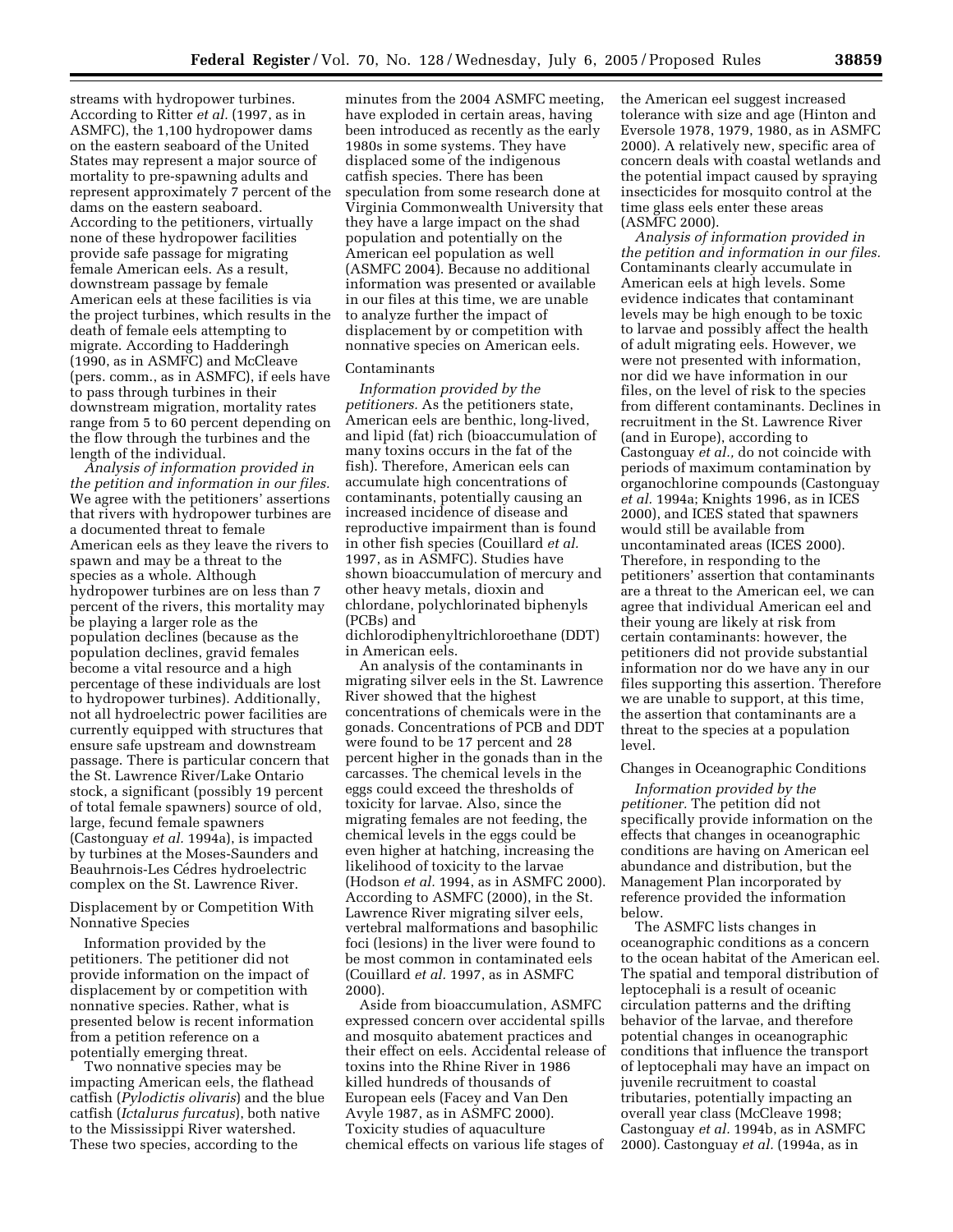ASMFC 2000) suggests that a weak, slow Gulf Stream would cause larvae to miss the optimum period for metamorphosis and be lost to the population. Castonguay *et al.* (1994a, as in ASMFC 2000) also suggests that recent cooling events and oceanographic changes in the northwest Atlantic may have altered the currents or other processes that carry glass eel to the continent.

*Analysis of information provided in the petition and information in our files.* Eels are expected to be even more affected by North Atlantic climatic changes than most marine species as the relative strength and position of the Gulf Stream is vital for their dispersal and successful migration, and the species consists of a single spawning population which may depend on the strength or location of thermal ocean fronts to trigger spawning. Evidence of historic population contractions is presented for both the American eel and the European eel. Most of these events probably occurred during the Wisconsinan glaciation 20,000 years ago, which changed ocean circulation, thereby reducing the speed of the Gulf Stream (Duplessy 1999, Lynch-Stieglitz *et al.* 1999, as in Wirth and Bernatchez 2003), and moved the gyre boundary and associated currents further to the south (Keffer *et al.* 1988, as in Wirth and Bernatchez 2003).

However, the degree to which recent (within the last 30–40 years) oceanic changes have contributed to the American eel population decline is still being debated. Castonguay *et al.* (1994a) evaluated the role of oceanic variations in the decline of both the American and European eel, and although they could not test the hypothesis of reduced recruitment directly, they found the most important result of their analysis to be the similarity between North America and Europe in both the rate of decline of these two eel species and the year in which the decline began. That such declines could be due to simultaneous and equivalent habitat, pollution, or fishing pressures, they say, is unlikely. Rather they conclude that the most probable cause is an oceanic factor acting simultaneously on both species.

We would concur with the ASMFC that changes in oceanographic conditions (*i.e.* changes in the strength and direction of ocean currents ''in particular the Gulf Stream) may have an impact on juvenile recruitment to coastal tributaries, particularly those on the Atlantic seaboard. Also, because of the lack of information in our files to the contrary, we concur that changes in oceanic conditions may be a reason for

a decline in the American eel abundance and their distribution, whether taken singly or in combination with other factors discussed above.

## Summary

It is reasonable to infer, as the petitioners proposed and scientifically supported, that the American eel is experiencing a decline. The petitioner also provided information on possible reasons for this decline which are generally not refuted, but more often are validated by the information in our files, which suggests that the listing action may be warranted. Our review of the ASMFC 2000 Management Plan (which the petitioner incorporated by reference and which the Service and NOAA Fisheries, State representatives, and academics were involved with writing), with regards to the life history of the species, potential threats to the various life stages of this species, and the habitats it utilizes, provided us with a range of potential causes for the decline and the likely effects to the species. These potential threats and effects provided by the petitioner were supported by scientific research with gaps in information acknowledged.

The complex life history and the incompleteness of historical data (abundance, stock composition, life stage mortality rates, and exploitation rates) make it challenging at this time to understand the potential influence of the numerous individual threats, and threats acting in a cumulative fashion or synergistically. Individual and cumulative effects of these threats upon the American eel may be magnified as the species' abundance declines, and as proposed by Wirth and Bernatchez (2003), there may be a synergistic effect of the short- and long-term threats faced by the species because of its peculiar life history.

Further analysis of oceanic variations is necessary particularly in light of the scant direct evidence and the potential for oceanic variations to be compounding or confounding the impact of other threats. Commercial harvest, habitat loss and degradation (primarily the loss of wetlands and upper tributary habitat), hydropower turbine mortality, and inadequacy of existing regulatory mechanisms, may also have caused or contributed to the decline of the American eel. Other potential threats, such as seaweed harvest, benthic habitat destruction, alterations of stream flow, disease, predation, and contaminants, could not be fully addressed or supported.

#### Finding

On the basis of our review, we find that the petition presents substantial scientific and commercial information indicating that listing the American eel may be warranted. The main threats to the species presented by the petitioner and supported by the information they provided appear to be commercial harvest, habitat loss and degradation due to loss of wetlands and upper tributary habitat, hydropower turbine mortality, changes in oceanic conditions, and inadequacy of existing regulatory mechanisms.

#### Public Information Solicited

When we make a finding that substantial information is presented to indicate that listing a species may be warranted, we are required to promptly commence a review of the status of the species. To ensure that the status review is complete and based on the best available scientific and commercial data, we are soliciting information on the American eel. We request any additional data, comments, and suggestions from the public, other concerned governmental agencies, Native American Tribes, the scientific community, industry, or any other interested parties concerning the status of the American eel. We are seeking information regarding the species' historical and current status and distribution, its biology and ecology, ongoing conservation measures for the species and its habitat, and threats to the species and its habitat.

Finally, if we determine that listing the American eel is warranted, it is our intent to propose critical habitat to the maximum extent prudent and determinable at the time we would propose to list the species. Therefore, we request data and information on what may constitute physical or biological features essential to the conservation of the species, where these features are currently found and whether any of these areas are in need of special management, and whether there are areas not containing these features which might of themselves be essential to the conservation of the species. Please provide specific comments as to what, if any, critical habitat should be proposed for designation, if the species is proposed for listing and why that proposed habitat meets the requirements of the Act.

If you wish to comment or provide information, you may submit your comments and materials concerning this finding to the Division of Endangered Species (*see* **ADDRESSES** section).